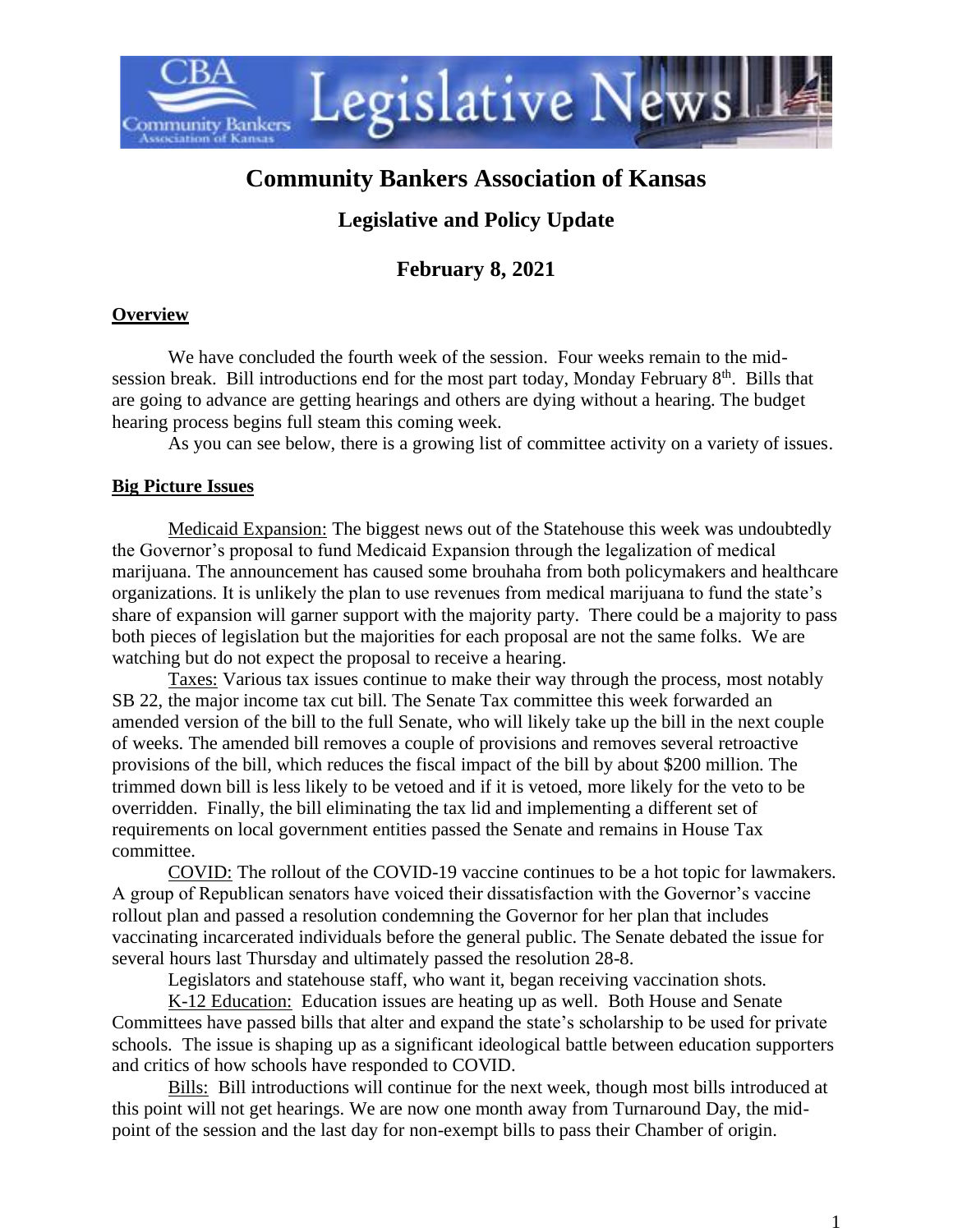### **Financial Institutions Issues**

Economic Recovery & Privilege Tax Legislation

- The Senate passed SB 15 as amended 39-0 on Monday, February  $1<sup>st</sup>$ .
- The sole floor amendment raised the cap from 100 employees to 200 employees for eligible businesses in the Economic Recovery Loan Program.
- The link to the bill as passed by the Senate: [http://www.kslegislature.org/li/b2021\\_22/measures/documents/sb15\\_02\\_0000.pdf](http://www.kslegislature.org/li/b2021_22/measures/documents/sb15_02_0000.pdf)
- The link to the supplemental note (bill summary): [http://www.kslegislature.org/li/b2021\\_22/measures/documents/supp\\_note\\_sb15\\_02\\_0000](http://www.kslegislature.org/li/b2021_22/measures/documents/supp_note_sb15_02_0000.pdf) [.pdf](http://www.kslegislature.org/li/b2021_22/measures/documents/supp_note_sb15_02_0000.pdf)

### New Bills of Note This Week

- HB 2189: Payday and high interest loans. Providing restrictions, lender reporting and other requirements for alternative small installment loans made under the UCCC.
	- o The bill caps open end credit at 36%. Closed end increases from the dual rates of 36%/21% to all 36%.
	- o Link to the bill here: [http://www.kslegislature.org/li/b2021\\_22/measures/documents/hb2189\\_00\\_0000.](http://www.kslegislature.org/li/b2021_22/measures/documents/hb2189_00_0000.pdf) [pdf](http://www.kslegislature.org/li/b2021_22/measures/documents/hb2189_00_0000.pdf)
- HB 2187: Enacting the first-time home buyer savings account.
	- $\circ$  Hearing on Monday, February 8<sup>th</sup> in House FIRD.
	- o Link to the bill here: [http://www.kslegislature.org/li/b2021\\_22/measures/documents/hb2187\\_00\\_0000.](http://www.kslegislature.org/li/b2021_22/measures/documents/hb2187_00_0000.pdf) [pdf](http://www.kslegislature.org/li/b2021_22/measures/documents/hb2187_00_0000.pdf)
- HB 2236: Authorizing exclusion of the sales comparison approach in mortgage financing appraisals of certain unique residential real property in rural counties.

### OSBC Legislation

- No movement yet on this proposal.
- OSBC's proposal would move mortgage provisions in the UCCC under the KMBA.
- CBA has concerns and will be opposing the legislation.

### SB 22 Income Tax Bill

- The Senate Tax Committee forwarded to the full Senate an amended version of SB 22. The amendments do a couple of things:
- The first amendment pushes the effective date of the itemized deductions provision back to tax year 2020.
- The second amendment strikes the loss carryback and removes the retroactivity of the bill, which reduces the fiscal impact of the bill. Most of the provisions will now be implemented in tax year 2021 instead of tax year 2020, including the provision allowing banks to deduct their FDIC insurance premiums.
- The revised fiscal note on the bill for the next three years is \$422 million, down from \$614 million for the original bill.
- The Senate may take up the bill late next week, but leadership indicated they wanted some more time to assess the state budget situation before taking action on the bill.